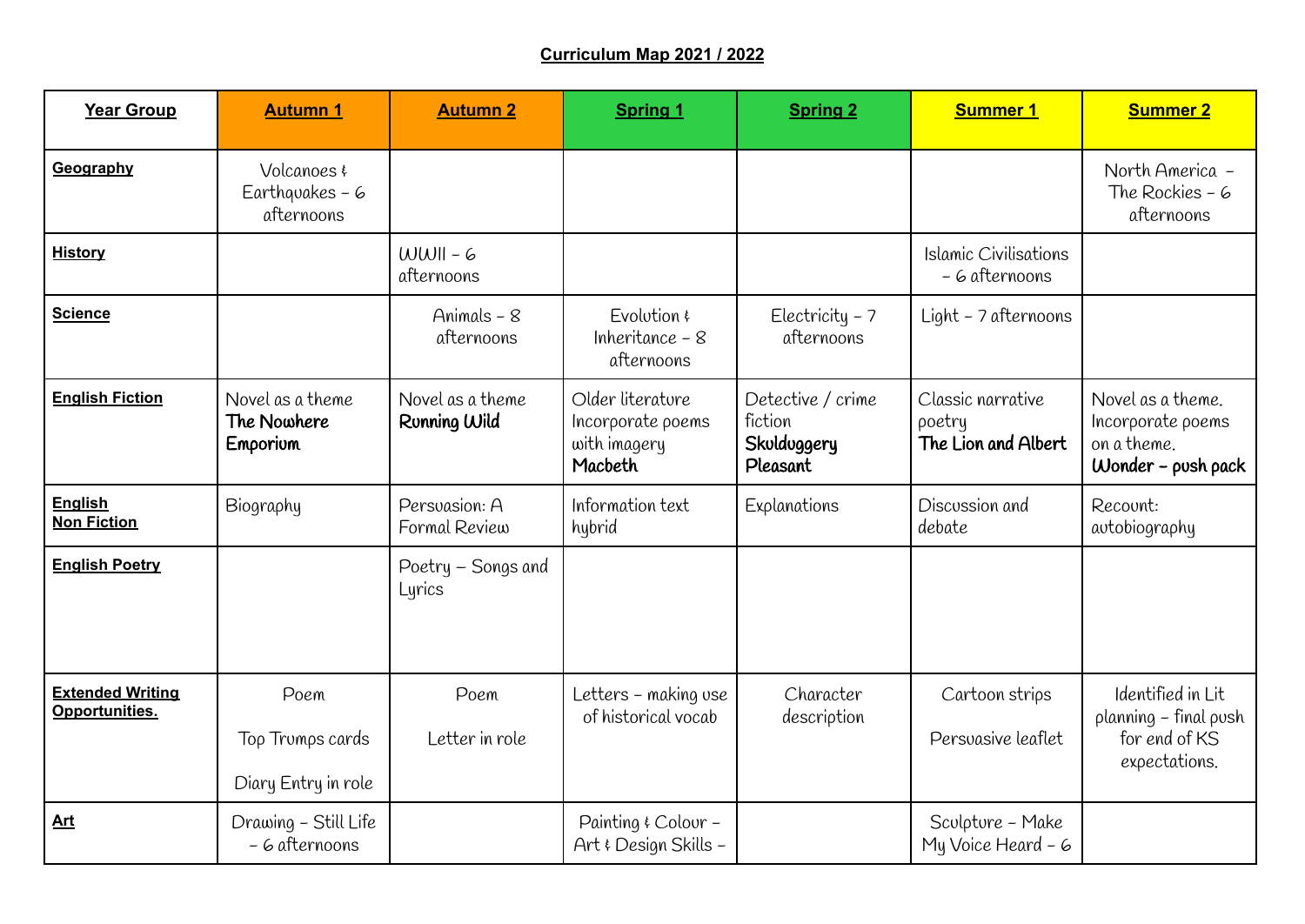|                                |                                        |                                                                                                                                   | 6 afternoons                                                                                  |                                                                                                                                        | afternoons                                                                            |                                                                                                                                  |
|--------------------------------|----------------------------------------|-----------------------------------------------------------------------------------------------------------------------------------|-----------------------------------------------------------------------------------------------|----------------------------------------------------------------------------------------------------------------------------------------|---------------------------------------------------------------------------------------|----------------------------------------------------------------------------------------------------------------------------------|
| <b>The Arts</b>                | Drama - Li                             | Dance                                                                                                                             | Drama - L2                                                                                    | Singing $-$ L2                                                                                                                         | Dance                                                                                 | Musical Theatre<br>$ \lfloor$ $\rceil$                                                                                           |
| DT                             |                                        | Textores-<br>Combining fabric<br>shapes $-6$<br>afternoons                                                                        |                                                                                               | Structures - Frames<br>- 6 afternoons                                                                                                  |                                                                                       | Electrical-<br>Handmade<br>Switches-6<br>afternoons                                                                              |
| RE                             | 6.1 Life as a Journey                  | 5.7 Christmas<br>Around The World                                                                                                 | $6.3$ Why is the<br>Exodus such a<br>significant event in<br>Jewish and Christian<br>history? | 6.4 Easter: Who<br>was Jesus, Who is<br>Jesus? Inc. U/C2B.4                                                                            | 6.6 Ideas about God<br>Inc. $U/C2B.1$                                                 | 6.7 People of Faith<br>Inc. $U/C2B.3$                                                                                            |
| PE                             | Invasion Games - Calling The Shots     |                                                                                                                                   | Dance -Making the<br>Grade                                                                    | Striking & Fielding - Cricket                                                                                                          |                                                                                       | Athletics - Y5/6                                                                                                                 |
| <b>PSHE</b>                    | September Focus<br>Unit - 5 afternoons | Living In The Wider<br>World -<br>Shared<br>Responsibilities,<br>Relationships -<br>Managing hurtful<br>behaviour and<br>bollying |                                                                                               | Health & Wellbeing<br>Healthy Lifestyles - 8 half afternoons<br>Living In The Wider World -<br>Communities<br>Respecting Self & Others | Living In The Wider<br>$World -$<br>Economic Wellbeing<br>Inc. Raising<br>Aspirations | Relationships -<br>Families and Close<br>Positive<br>Relationships<br>Healthy Lifestyles -<br>Ourselves, growing<br>and changing |
| <b>Computing</b><br>Junior Jam | $i$ Media - iJam - L3                  | iMedia – iProgram –<br>L3                                                                                                         | iMedia - iOffice -<br>L3                                                                      | iMedia - iCreate -<br>L3                                                                                                               | iMedia –<br>iCommunicate - L3                                                         | iMedia - iTech - L3                                                                                                              |
| <b>Music</b><br>Junior Jam     | African Drumming                       | Music Theory with<br>Keyboards - L2                                                                                               | Singing $-$ L <sub>1</sub>                                                                    | Ukuleles - L1                                                                                                                          | Song Writing with<br>Glockenspiels - L2                                               | Class Jam - L1                                                                                                                   |
| <b>MFL</b>                     | School Life (1.5                       | Let's Visit a French                                                                                                              |                                                                                               |                                                                                                                                        | Let's Go Shopping                                                                     | This is France (1.5                                                                                                              |